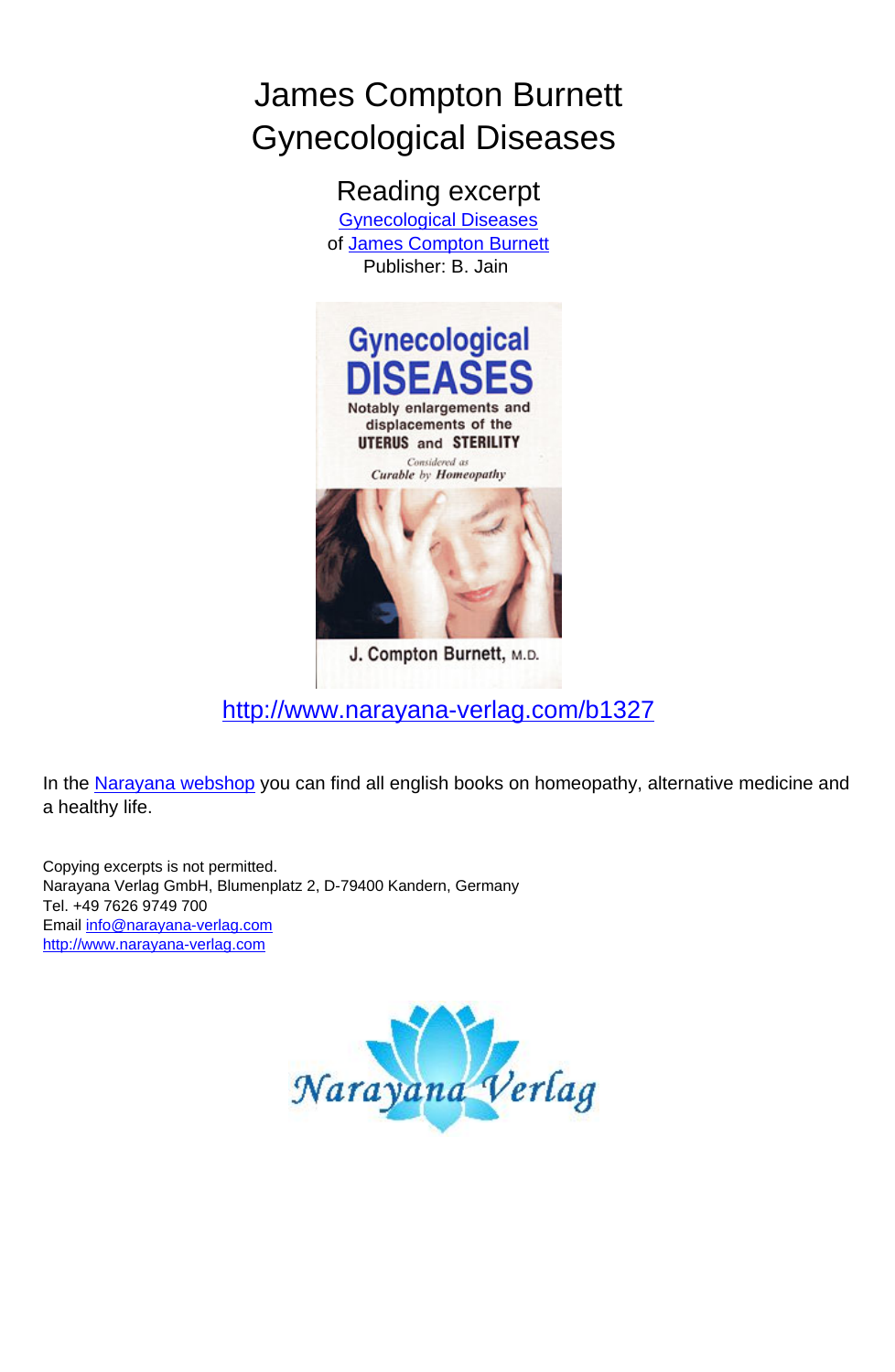## Organ Diseases of Women.

#### INTRODUCTION.

THE uterus or womb being a living organ adapted for special purposes has peculiarities all its own. In its early life—in fact at any time in its maiden state —its main function is, so to speak, to keep out of the way and obtrude itself upon its owner as little as may be: it has to bide; its day is not yet. Hence the virgin womb is—at any age—if quite healthy,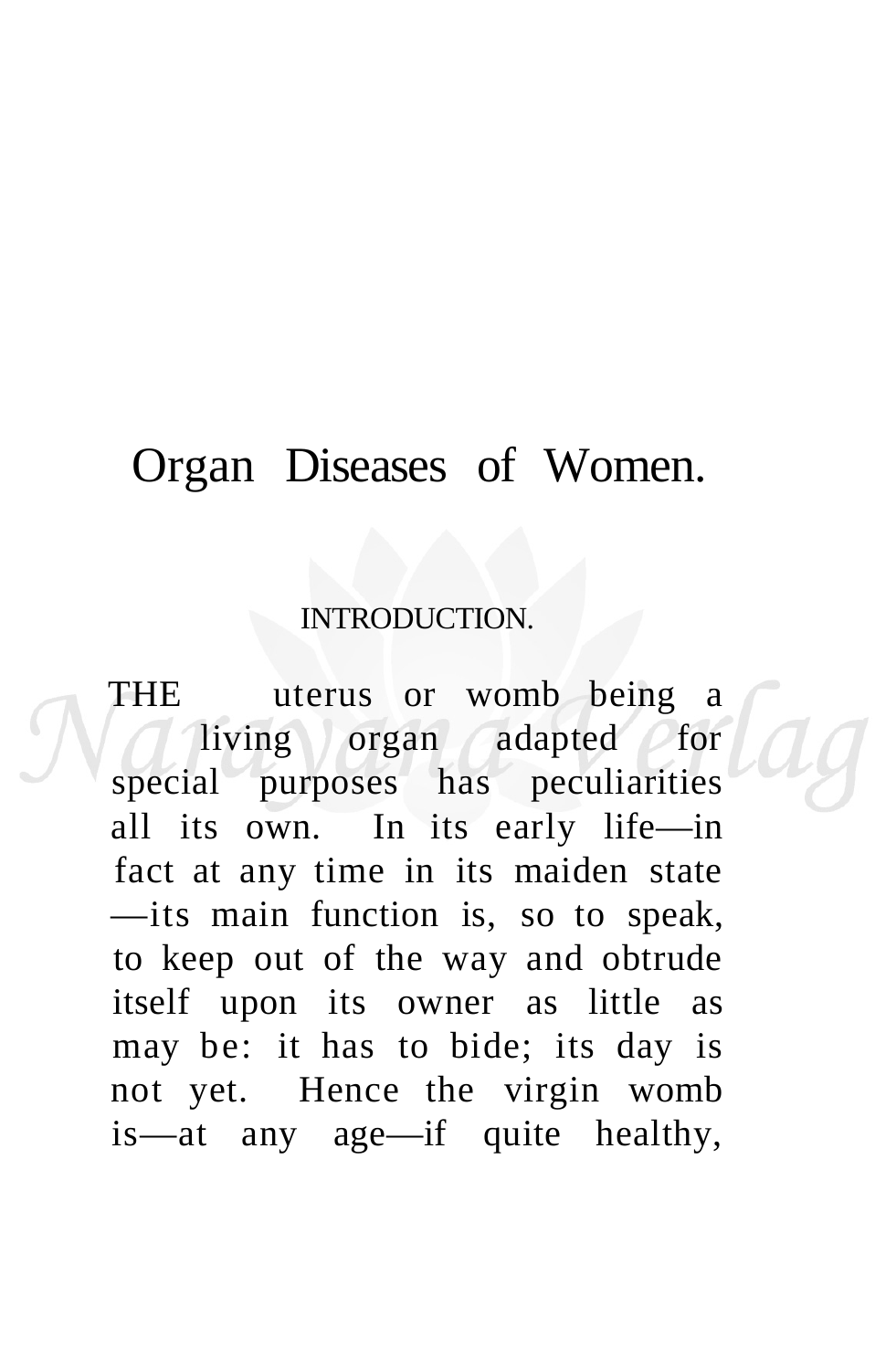and a normally undisturbed part of a normal person—a very small affair, and it finds no great difficulty in keeping out of the way and out of the reckoning. In shape and appearance, and, indeed, in size it may fairly fitly be compared to a pretty big inverted pear, but not so oval: the stem of the pear corresponding to the neck of the womb, and the thick end to the body and fundus. The normal virgin womb balloons about within the abdomen out of harm's way: it is light and hollow, and somewhat supported laterally, and so long as it is in this happy state of unawakened life, and so long as it is normal in its health, so long is it without trouble and giving none.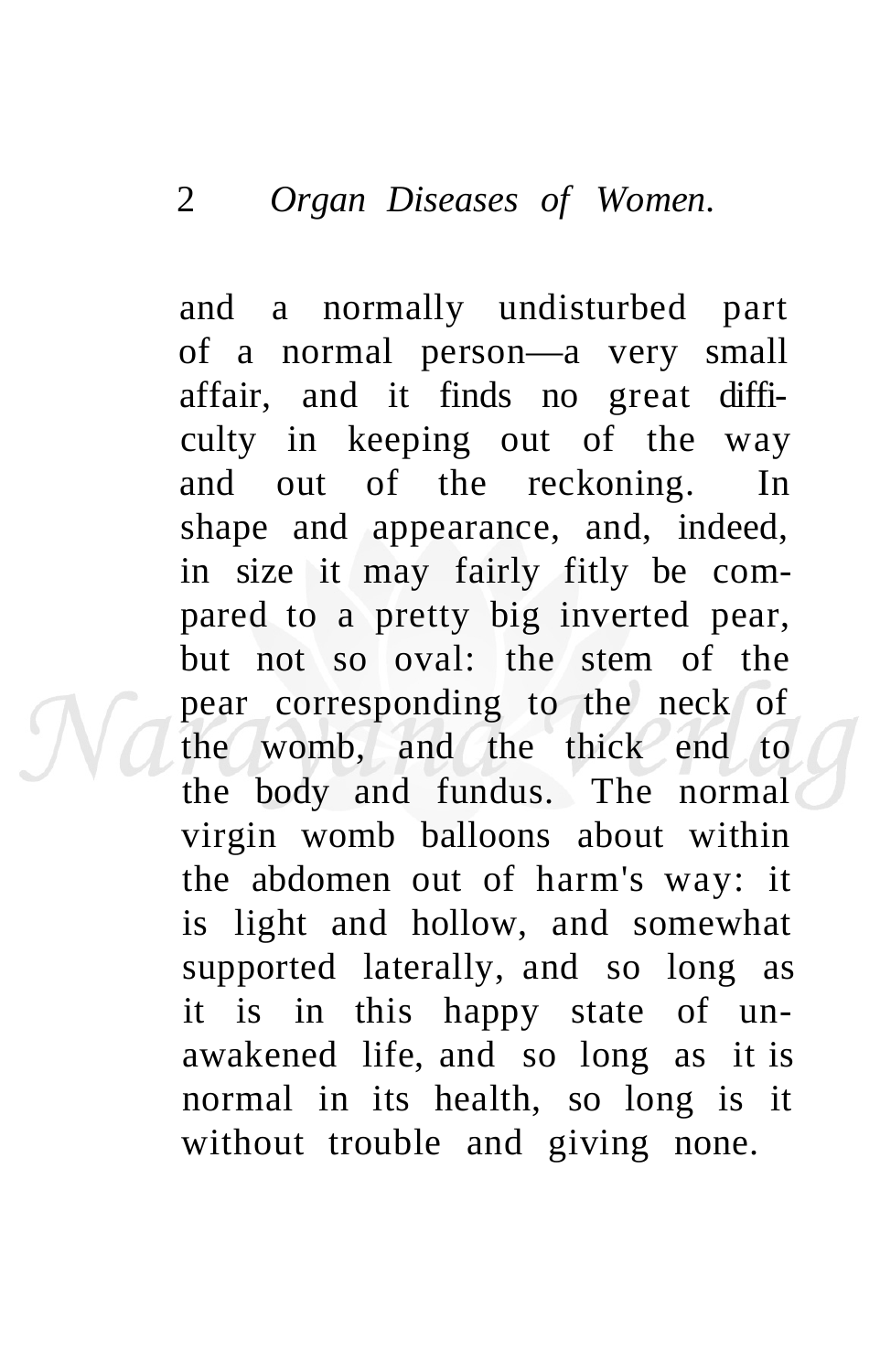#### 120 *Organ Diseases of Women.*

### THE HAEMORRHOIDAL UTERUS: STERILITY.

On October 8, 1889, a married lady, 28 years of age, consulted me for what I sometimes think of as a hemorrhoidal Uterus, viz: the period is disturbed, and the haemorrhoidal veins seem to bleed vicariously for the endometrium, the period itself being scanty. This lady had only one little girl 5 years of age, but she was most desirous of having more family, and her husband very desirous of having an heir, he possessing large estates. I began the treatment with *Nux* 30 and *Sul.*  30 night and morning in alternation. Patient had been to Schwalbach to no purpose.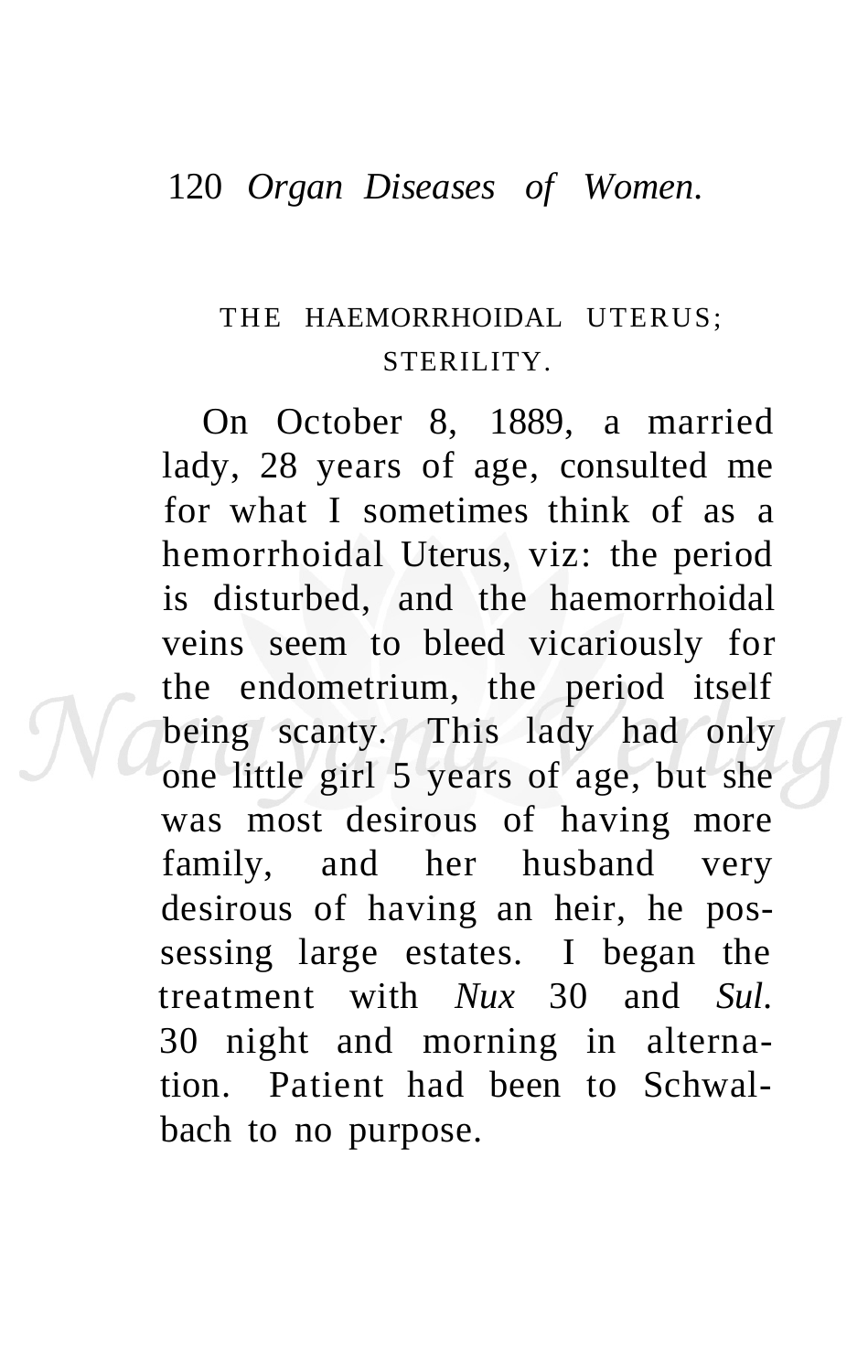A baby girl came in due course, and all went well.

*October* 13, 1891.—Patient did not suckle her little girl, and the uterus is now subinvoluted; the piles are again to the force, and her husband is most anxious for a son and heir. *Nox* 30 and *Sul.* 30 were given, as on the previous occasion.

*January* 9, 1892.—Is weak.

*Rx Levico* (strong), 10 drops in water at bedtime.

*Feb.* 11.—Period four days late. *Rx Thuja* 30.

*March* 14.—Period one day late.

*May* 5.—*Bellis perennis .* 

*September* 26.—Piles rather worse, *Nux* 30 and *Sul.* 30.

*January* 10, 1893.—Patient is depressed, and despairs of ever